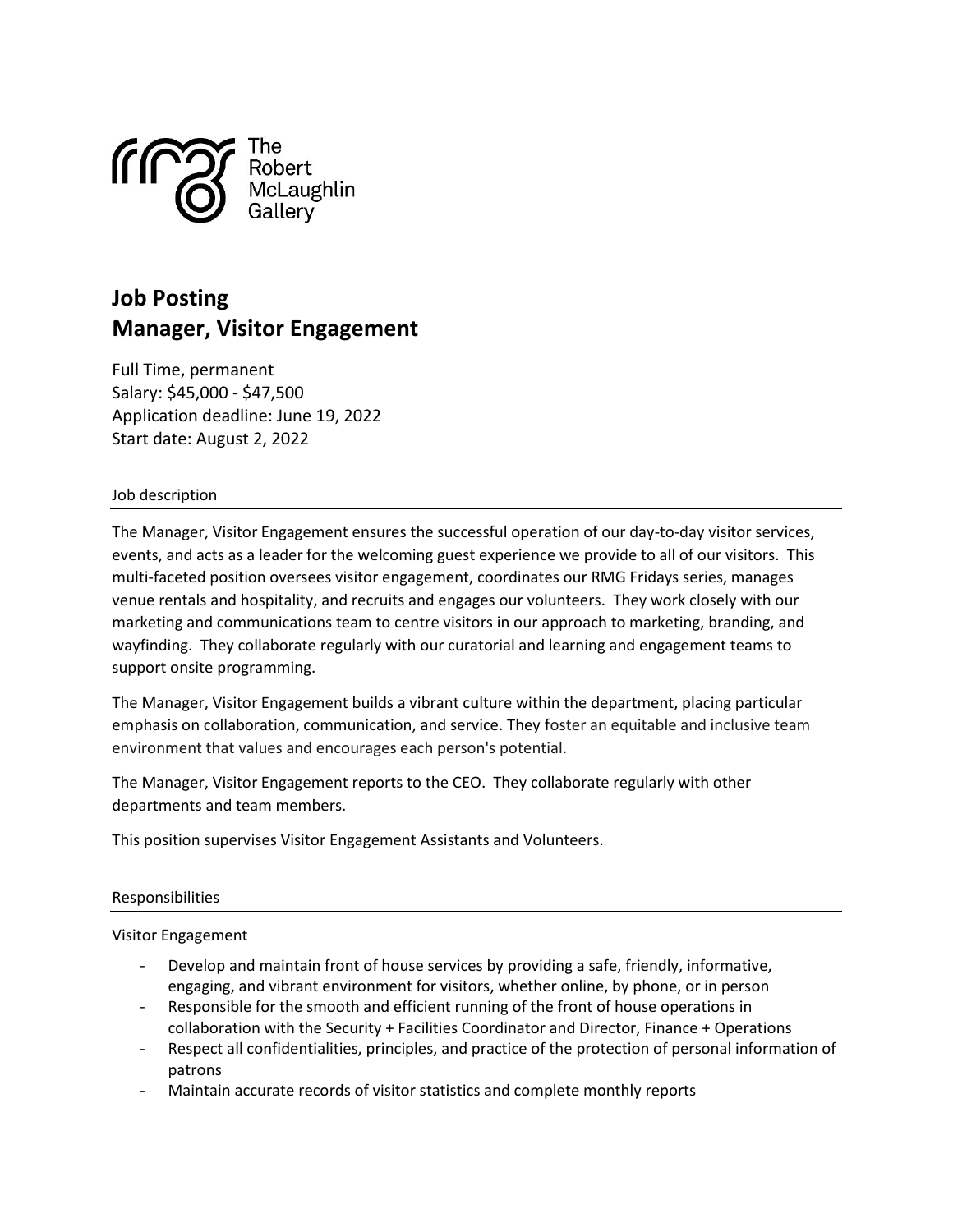- Work strategically to better integrate programming opportunities and offerings into visitor orientation and experience
- Coordinate and deliver RMG Fridays event series including booking musicians/performers, liaising with community partners, onsite coordination, and planning with sufficient lead time
- Work with the relevant departments to ensure that interactions with artworks/exhibitions are monitored, staffed (as required), and communicated to the public effectively
- Provide leadership to assigned staff, and inspire and train staff to achieve exceptional customer service standards, and communicate with visitors in meaningful ways
- Monitor issues and trends in our local and regional community, and bring into staff discussions and planning
- Build enduring, meaningful relationships with stakeholders, funders, and community organizations, particularly those in Downtown Oshawa
- Provide back up support to Security + Facilities Coordinator and/or Visitor Engagement Assistants as needed

# Volunteer Management

- Recruit and supervise volunteers and provide direction, coordination, and consultation for all volunteer functions
- Recommend the most efficient use of volunteers, appropriate volunteer/supervisory mix, and future workforce needs to support volunteer program operations
- Develop and manage volunteer policies, procedures, and standards of volunteer service
- Evaluate all aspects of volunteer programs to ensure effectiveness, and to recommend/implement changes as appropriate
- Maintain accurate records and provide timely statistical and activity reports on volunteer participation

# Shop

- Develop and execute an RMG Shop strategy, and manage shop operations ensuring product relevance and shop profitability
- Overall product management including sourcing, ordering, pricing, merchandising, returns, and inventory
- Manage relationships with third-party vendors providing retail operations

# Hospitality

- Strategically manage, analyze, and develop revenue generating activities at the RMG
- Oversee the venue rental program: ensure up to date venue rental package, coordinate onsite meetings with potential clients, complete contracting process with clients, and ensure onsite event delivery with support of Visitor Engagement Assistants and security
- Liaise with and manage relationships with catering partners

# Qualifications

# Necessary Skills + Experience

- 3+ years' experience with position responsibilities
- Experience with event coordination, and/or the hospitality or catering industry
- Experience in a retail environment, managing inventory and consignment items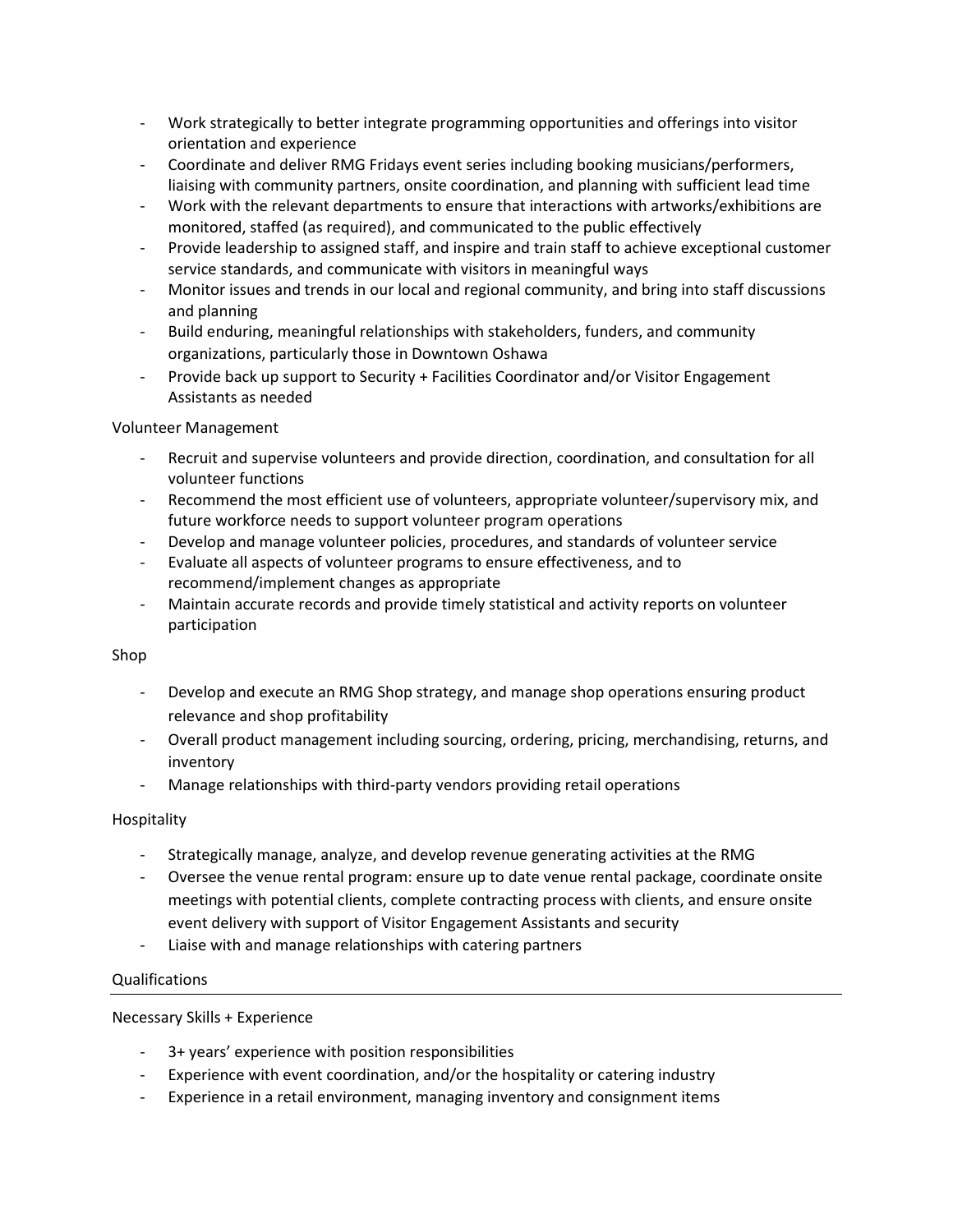- Excellent interpersonal skills, including the ability to communicate clearly, lead, and show tact and diplomacy when necessary.
- Strong administrative, organizational, prioritization and time management skills.
- Excellent people management skills, including the ability to recruit, manage, motivate, and develop a team of volunteers
- Experience with budget management
- Ability to follow procedures, protocols, and policies with an acute attention to detail, committed toward working to high standards, and an ability to introduce improvement where a need has been identified.
- Proficient in Microsoft Office

#### Necessary Attributes

- Strongly believes in accessibility, diversity, equity, and fair representation in the arts. Actively chooses inclusive language.
- Accountable and reliable.
- Interest in the visual arts and community engagement.
- Committed to working together with, and building community.
- Friendly and enthused to interact with guests and colleagues
- Ability to remain calm, work in a fast paced environment, and adapt to changes.
- Open to multiple points of view and avenues for problem solving.
- Takes initiative regularly when things need attention and makes decisions.

#### Bonus Skills + Attributes

- Post-secondary degree in event coordination, business, hospitality, retail management or a related field.
- Entrepreneurial and business skills
- Marketing and/or social media skills
- Experience in a charitable, museum, gallery, or cultural organization.
- Knowledge of modern and contemporary art in Canada.
- Prior knowledge of the goals and activities of the RMG.

Preferred and required after commencing position:

- Smart Serve certificate
- First Aid certificate

# Working Conditions

- Must be able to work a flexible schedule to include weekends, holidays and special events
- Some heavy lifting, set-up and movement of furniture, some long periods of standing/walking around Gallery spaces
- Some reaching, kneeling, set-up and take down required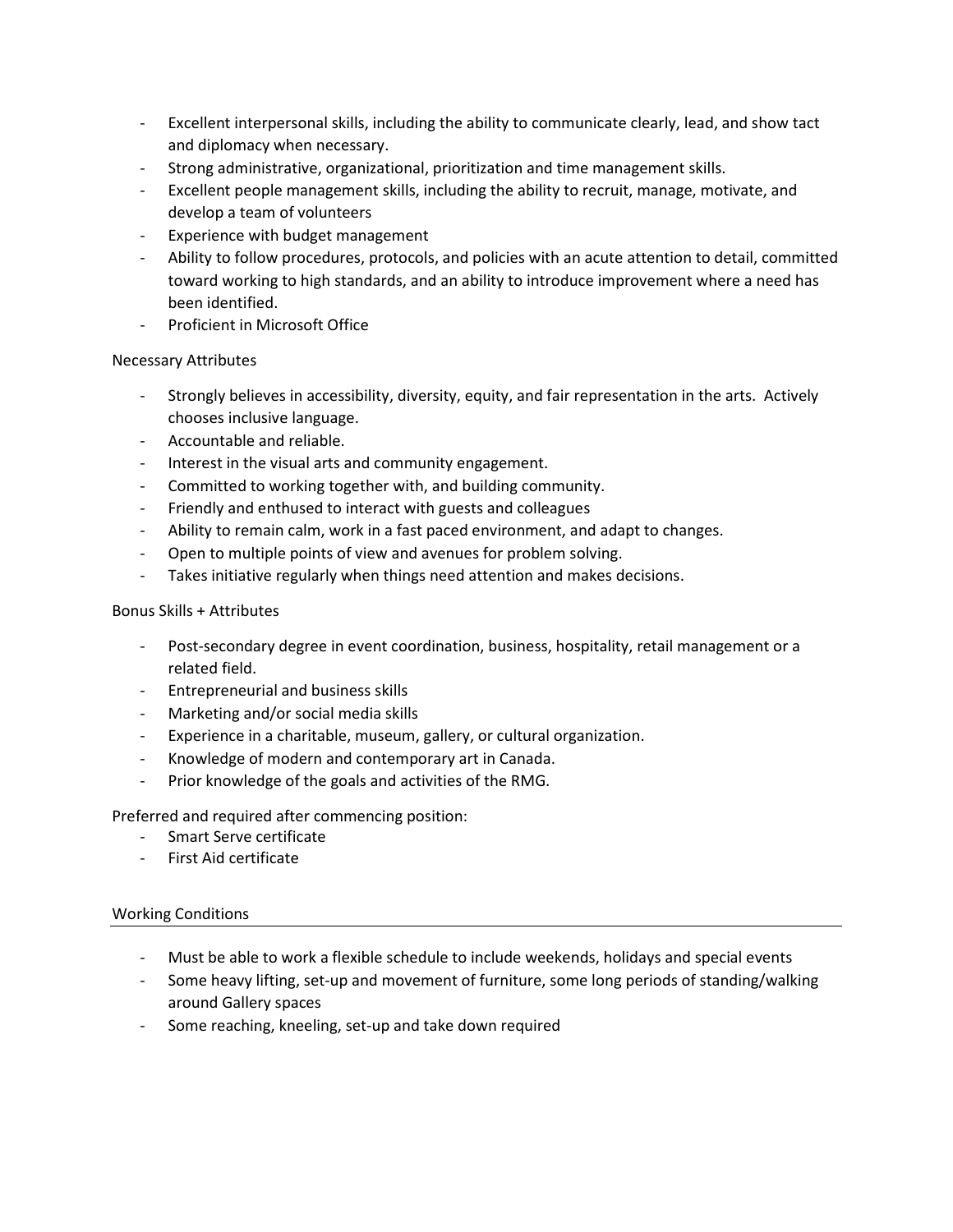#### Who We Are + How We Work

The RMG believes that art cultivates connected and caring communities. As an artist-centered and community-oriented public art gallery in Durham Region, we bring people from diverse backgrounds together to engage with art that inspires new perspectives, generates meaningful conversations, and creates a sense of belonging.

We build relationships with diverse artists and communities through art. The RMG works in collaboration with artists, partners, and audiences to present dynamic and inspiring collections, exhibitions, and programs in an inclusive and equitable environment.

Values are at the core of how we work. The RMG is guided by the following values:

- Culture of Care
- Artist-centered and Creative
- Equity and Justice
- Relationship-based and Collaborative
- Accessible and Inclusive
- Accountable and Open

We encourage anyone applying to ensure our values have alignment with your own.

#### RMG Team Values and Culture

#### Accountability

We are accountable to ourselves, to each other, and to our community. We take responsibility for our actions, and understand that we all make mistakes and misjudgments. When we do, we own up to them, take responsibility, and if we need to, identify how we can learn from them.

# Kindness

We approach everything and everyone with kindness, and always think the best of one another. We spend a great deal of time together, and coming to everything with kindness, and a sense of wanting to support each other in our learning and growth is paramount.

#### Care

We care for ourselves, for each other, for artists, and for our community. The RMG values self-care and encourages everyone to take care of their mental, emotional, and physical health. Our collective wellbeing is vital.

# Openness

We value transparency across the organization. If there is something you want to share, ask someone about, or a conflict you want to address – bring it forward for discussion.

Each of these – accountability, kindness, care, and openness – underpin our efforts to collaborate and achieve our strategic priorities. They build trust and respect to ensure we have a workplace where everyone can bring their whole selves, that encourages fun and humour, and supports its people as much as possible.